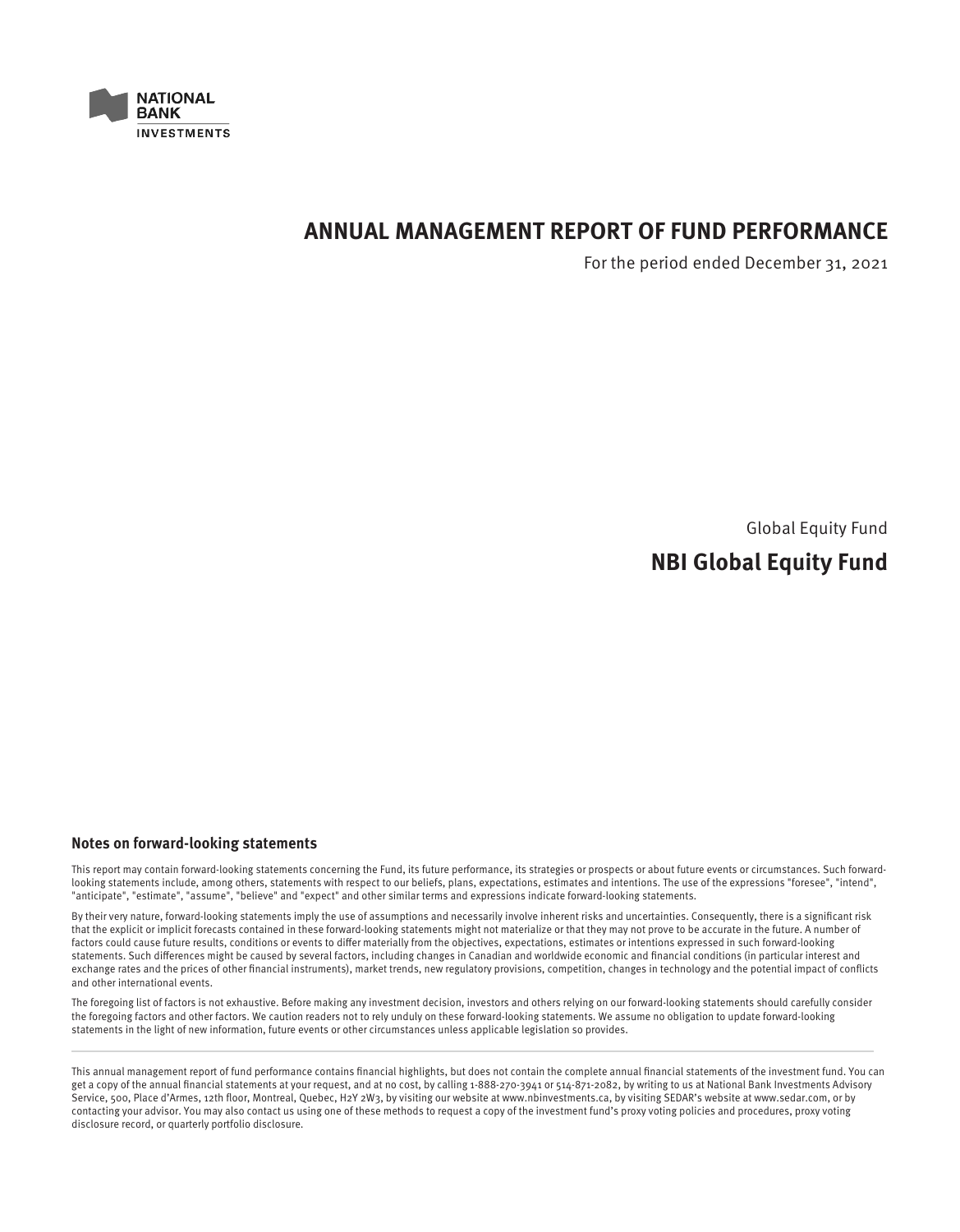# **Management Discussion of Fund Performance**

#### **Investment Objective and Strategies**

The NBI Global Equity Fund's investment objective is to achieve longterm capital growth. It builds a diversified portfolio of common and preferred shares listed on recognized stock exchanges.

The portfolio manager invests up to all of its net assets in mutual funds and exchange traded funds ("ETFs"). The portfolio may also invest in other mutual funds managed by third parties (ETFs and other types of mutual funds are collectively referred to as "Underlying Funds"). The portfolio manager applies a tactical allocation valuation process in which asset allocation and the choice of Underlying Funds are subject to frequent changes depending on economic and market conditions. When the target asset allocation and the choice of Underlying Funds are modified, the fund are generally rebalanced based on the new selection.

#### **Risks**

The global investment risk of the Fund remains as described in the simplified prospectus or any amendments thereto and Fund Facts.

#### **Results of Operations**

For the twelve-month period ended December 31, 2021, the NBI Global Equity Fund's Investor Series units returned 23.30% compared to 20.78% for the Fund's benchmark, the MSCI World Index (CAD). Unlike the benchmark, the Fund's return is calculated after fees and expenses. Please see the Past Performance section for the returns of all of the Fund's series, which may vary mainly because of fees and expenses.

Certain series of the Fund, as applicable, may make distributions at a rate determined by the manager. This rate may change from time to time. If the aggregate amount of distributions in such series exceeds the portion of net income and net realized capital gains allocated to such series, the excess will constitute a return of capital. The manager does not believe that the return of capital distributions made by such series of the Fund have a meaningful impact on the Fund's ability to implement its investment strategy or to fulfill its investment objective.

The Fund's net asset value rose by 5.62% over the period, from \$2.031 billion as at December 31, 2020 to \$2.145 billion as at December 31, 2021.

Global equity markets posted some remarkable gains in 2021. While investors faced multiple waves of COVID-19, multi-decade highs on inflation, and an abrupt shift in the monetary policy outlook – stock markets managed to power higher thanks to a strong economic recovery that fueled earnings growth. More recently, investors have largely taken the omicron-driven spike in Covid cases in stride and global stock markets have extended their gains early-on in 2022. Investors appear willing to overlook the omicron deluge and have been encouraged by the incoming data indicating that current vaccines are at least partially effective against omicron and that omicron infections are less severe than previous strains. Investors have also responded positively to the fact that the public authorities are not panicking and are not imposing widespread restrictions and shutdowns. Still, there is still a great deal of uncertainty on the health front. If hospitals start to get overrun, then public authorities will have no choice but to start imposing more restrictions – which would undoubtedly weigh on activity.

In this environment, the NBI Global Equity Fund outperformed its benchmark. Relative outperformance was mainly driven by stock selection in the Telecommunications Services and Consumer Discretionary sectors. Partially offsetting these positives was security selection in the Information Technology sector and lack of exposure to the outperforming Energy sector.

The top contributors to performance were Alphabet and AutoZone. Conversely, the Fund suffered due to Keyence Corp and MasterCard.

The global information company, Alphabet, reported strong earnings throughout the year, driven by double digit acceleration in Search, Video streaming (YouTube) and Cloud services. The revenue growth translated into significantly higher profits for Alphabet due to the strong operating leverage of their digital business. The company furthermore engaged its largest share repurchase in its history.

AutoZone announced solid results across the board throughout the period, surpassing expectations. The company communicated that the market share gained throughout the pandemic from big-box retailers appears largely to be permanent and further stated that pricing initiatives and operational improvements have been put in place, which will alleviate margin pressure. Furthermore, the company's strategy to expand their commercial business is yielding strong results.

The payment solution provider, MasterCard, underperformed over the period given its more demanding valuation, which did not support its weaker results mostly attributable to some COVID-19 related headwinds, particularly in the physical cross-border volumes and in credit, which entails more travel, food and business-related spending. The emergence of new forms of consumer credit facilities such as BNPL (Buy-Now-Pay-Later) as well as revived fears surrounding increased regulations for credit card networks in emerging markets, including India, have added pressure on the stock. However, the portfolio manager remains confident in Mastercard's ability to navigate these risks. The company's unique economic moat and long-term growth drivers remain intact as the company is well positioned to benefit from increased digitalization as society move towards a cashless reality.

As for Japan-based sensor and factory automation manufacturer, Keyence, reported stronger than expected results with sequential sales improvements in all regions as well as enhanced profit margins. The COVID-19 pandemic has catalyzed global demand for factory automation solutions due to the need to make supply chains safer and more efficient. The stock, however, retreated from relatively higher valuations following a strong outperformance.

#### **Recent Developments**

During the period, the portfolio manager exited positions in U.S. Bancorp and Richemont and used the proceeds to initiate a position in UnitedHealth Group, as he believes its long-term investment thesis is more attractive.

UnitedHealth Group, a leading US-based medical insurer, has a dominant position on both a local and a national basis and compelling structural growth drivers from demographics trends and increasing demand for managed care plans. The company offers health care and pharmacy benefits to an array of customers and markets as well as data and analytics for care providers and health plans. UnitedHealth's ability to lever technology across the firm's extensive scale provides a powerful edge to Cdeliver better health care services and reduce costs. Lastly, the company has demonstrated its ability to adapt to the everevolving regulations in the health care space.

The portfolio manager furthermore exited the position in Housing Development Finance Corporation to prioritize the investment in HDFC Bank (ADR). Lastly, he trimmed the position in Keyence Corp while adding to Sherwin Williams, which appears relatively more attractive from a valuation standpoint.

The Fund's sector and regional weights are driven by bottom-up stock selection. Going into the first quarter of 2022, the Fund remains underweight Asia Pacific and the United States as the portfolio manager continues to find more attractive opportunities in other parts of the world, such as the United Kingdom and Emerging Markets. The Fund is currently overweight Industrials, Consumer Staples and Health Care while underweight Consumer Discretionary, Energy, and Utilities.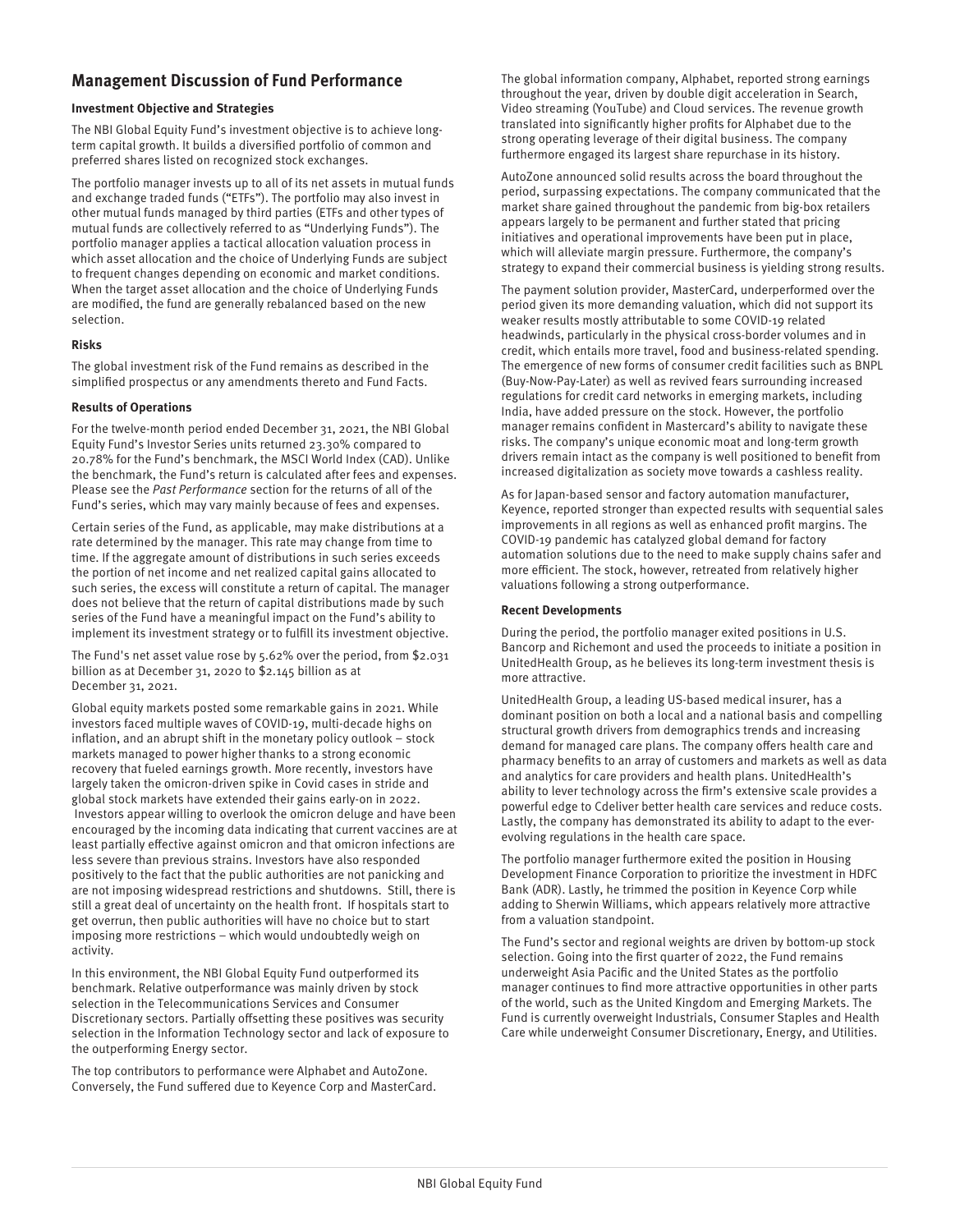The portfolio manager remains confident that the bottom-up, original, fundamental research, with a focus on very high-quality companies, will continue to provide steady returns over the long term, regardless of the macro environment. The Fund's investment horizon is best measured in years and the focus continues to be on identifying what are believed to be high quality companies with sustainable competitive advantages, operating in industries with high barriers to entry and contributing to durable pricing power.

On April 30, 2021, the Fund's independent review committee (the "IRC") was reduced to three members when Yves Julien resigned as IRC member. On May 1, 2021, the Fund's IRC was increased to four members when Paul Béland was appointed as IRC member.

# **Related Party Transactions**

National Bank of Canada ("the Bank") and its affiliated companies' roles and responsibilities related to the Fund are as follows:

#### **Trustee, Custodian, and Registrar**

Natcan Trust Company ("NTC"), a direct or indirect wholly-owned subsidiary of the Bank, is the Fund's trustee. In this capacity, it is the legal owner of the Fund's investments.

NTC acts as registrar for the Fund's securities and the names of securityholders. NTC also acts as the Fund's custodian. The fees for NTC's custodial services are based on the standard rates in effect at NTC.

#### **Agent for securities lending transactions**

NTC acts as the agent for securities lending transactions acts on behalf of the Fund in administering securities lending transactions entered into by the Fund. NTC is an affiliate of the Manager.

#### **Fund Manager**

The Fund is managed by National Bank Investments Inc. ("NBII"), which is a wholly-owned subsidiary of the Bank. Therefore, NBII provides or ensures the provision of all general management and administrative services required by the Fund's current operations, including investment consulting, the arrangement of brokerage contracts for the purchase and sale of the investment portfolio, bookkeeping and other administrative services required by the Fund.

The Manager pays the operating expenses of the Fund other than its "Fund costs" (defined below) (the "variable operating expenses"), in exchange for the Fund's payment to the Manager of annual fixed-rate administration fees with respect to each series of the Fund.

The administration fees are equal to a specified percentage of the net asset value of each series of the Fund, calculated and paid in the same manner as the Fund's management fees. The variable operating expenses payable by the Manager include, but are not limited to: transfer agency and recordkeeping costs; custodial costs; accounting and valuation fees; audit fees and legal fees; costs of preparing and distributing financial reports, simplified prospectuses, annual information forms, Fund Facts, continuous disclosure material and other securityholder communications; and costs of trustee services relating to registered tax plans, as applicable.

In addition to administration fees, the Fund shall also pay certain Fund costs, namely: taxes (including, but not limited to, GST/HST and income taxes); costs of compliance with any changes to existing governmental or regulatory requirements introduced after August 1, 2013; costs of compliance with any new governmental or regulatory requirements, including any new fees introduced after August 1, 2013; interest and borrowing costs; costs related to external services that were not commonly charged in the Canadian mutual fund industry as at August 1, 2013; Independent Review Committee costs, including compensation paid to IRC members, travel expenses, insurance premiums and costs associated with their continuing education; and variable operating expenses incurred outside of the normal course of business of the Fund.

The Manager may, from time to time and at its sole discretion, decide to absorb a portion of a series' management fees, administration fees or Fund costs.

As described under the heading Management Fees, the Fund pays annual management fees to NBII as consideration for its services.

#### **Distribution and Dealer Compensation**

NBII acts as principal distributor for the Fund. In this capacity, NBII buys, sells and swaps securities through Bank branches and the National Bank Investments Advisory Service in Canadian provinces and territories, and through external registered representatives. Fund securities are also offered by National Bank Financial Inc. (including its division National Bank Direct Brokerage), CABN Investments (a division of NBII) and other affiliated entities. Brokers may receive, depending on the distributed series, a monthly commission representing a percentage of the average daily value of the securities held by their clients.

#### **Brokerage Fees**

The Fund may pay broker's commissions at market rates to a corporation affiliated with NBII. The brokerage fees paid by the Fund for the period are as follows:

|                                                                 | <b>Period ended</b><br>December 31, 2021 |
|-----------------------------------------------------------------|------------------------------------------|
| <b>Total brokerage fees</b>                                     | 217,076.37                               |
| <b>Brokerage fees paid to National Bank</b><br><b>Financial</b> |                                          |

#### **Holdings**

As at December 31, 2021, National Bank Investments Inc. held 240.38 Fund securities for a value of \$11,824.36, which represented close to 0.0004% of the net asset value of the Fund at that date. Transactions between National Bank Investments Inc. and the Fund were carried out in the normal course of business and at the Fund's net asset value as at the transaction date.

As at December 31, 2021, National Bank Trust Inc. held 1.01 Fund securities for a value of \$49.86, which represented close to 0.0000% of the net asset value of the Fund at that date. Transactions between National Bank Trust Inc. and the Fund were carried out in the normal course of business and at the Fund's net asset value as at the transaction date.

#### **Registered Plan Trust Services**

NTC receives a fixed amount per registered account for services provided as trustee for registered plans.

#### **Administrative and Operating Services**

The provision of certain services was delegated by the Fund Manager, NBII, to National Bank Trust Inc. ("NBT"), a wholly-owned indirect subsidiary of the Bank. These include accounting, reporting and portfolio valuation services. The fees incurred for these services are paid to NBT by the Fund manager.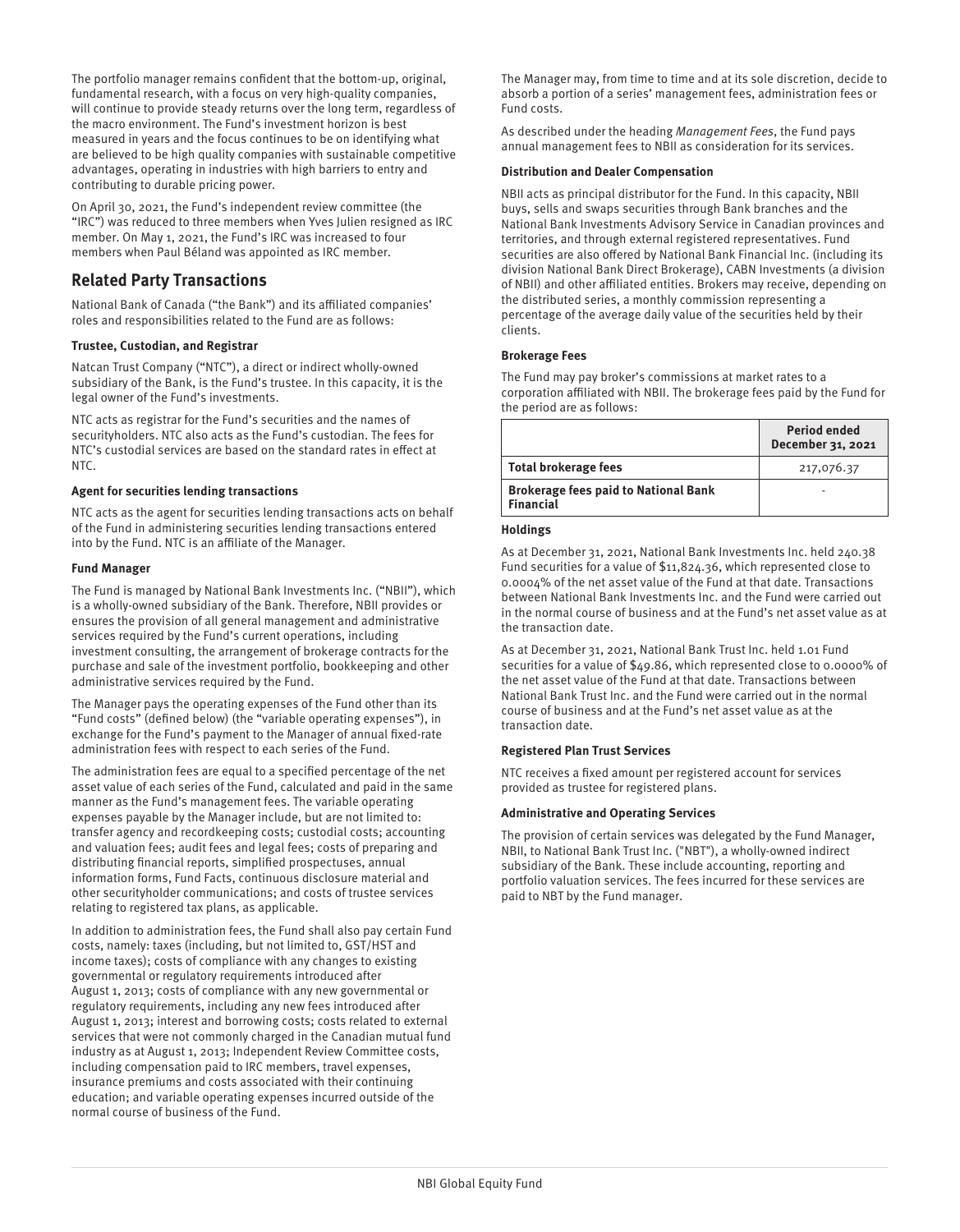### **Management Fees**

The Fund pays annual management fees to the Fund manager for its management services. The fees are calculated based on a percentage of the Fund's daily net asset value before applicable taxes and are paid on a monthly basis. A portion of the management fees paid by the Fund covers maximum annual trailer fees and sales commissions paid to brokers. The remainder of the management fees primarily covers investment management and general administration services. The breakdown of major services provided in consideration of the management fees, expressed as an approximate percentage of the management fees is as follows:

| <b>Series</b>                       | Management<br><b>Fees</b> | Distribution | $Other$ s $†$ |
|-------------------------------------|---------------------------|--------------|---------------|
| <b>Investor Series</b>              | 2.25%                     | 55.56%       | 44.44%        |
| <b>Investor-2 Series</b>            | 2.00%                     | 62.50%       | 37.50%        |
| Advisor Series and Series T5*       |                           |              |               |
| Front-end load                      | 2.25%                     | 55.56%       | 44.44%        |
| Back-end load - 1 to 6 years        | 2.25%                     | 22.22%       | 77.78%        |
| Back-end load - 7 years and<br>more | 2.25%                     | 55.56%       | 44.44%        |
| Low load $-1$ to $3$ years          | 2.25%                     | 22.22%       | 77.78%        |
| Low load - 4 years and more         | 2.25%                     | 44.44%       | 55.56%        |
| Advisor-2 Series*                   |                           |              |               |
| Front-end load                      | 2.00%                     | 62.50%       | 37.50%        |
| Back-end load - 1 to 6 years        | $2.00\%$                  | 25.00%       | 75.00%        |
| Back-end load - 7 years and<br>more | 2.00%                     | 62.50%       | 37.50%        |
| Low load $-1$ to 3 years            | 2.00%                     | 25.00%       | 75.00%        |
| Low load - 4 years and more         | 2.00%                     | 50.00%       | 50.00%        |
| Series F and Series F5              | 0.75%                     |              | 100.00%       |
| Series F-2                          | 0.75%                     |              | 100.00%       |
| Series O                            | $N/A**$                   |              | 100.00%       |

 $<sup>(t)</sup>$  Includes all costs related to management, investment advisory services, general</sup> administration and profit.

(\*) Excluding sales commissions paid on the Advisor Series, Advisor-2 Series and Series T5 with low sales charges option and deferred sales charge option, which are not paid for out of the management fees.

(\*\*) There are no management fees paid by the Fund with respect to the Series O. Instead, Series O securityholders pay a negociated administration fee directly to National Bank Investments.

# **Past Performance**

The performance of each series of the Fund is presented below and calculated as at December 31 of each year. It assumes that all distributions made in the periods shown were reinvested in additional securities and does not take into account sales, redemption charges, distributions, or optional charges that would have reduced returns. Past performance of a series of a Fund does not necessarily indicate how it will perform in the future.

#### **Annual Returns**

The bar charts indicate the performance for each the Fund's series in existence greater than one year during the years shown, and illustrate how the performance has changed from year to year. They show, in percentage terms, how much an investment made on January 1 (or made commencing from the start of the series) would have grown or decreased by December 31 of that year, in the case of the Annual management report of fund performance, or by June 30, in the case of the Interim management report of fund performance.

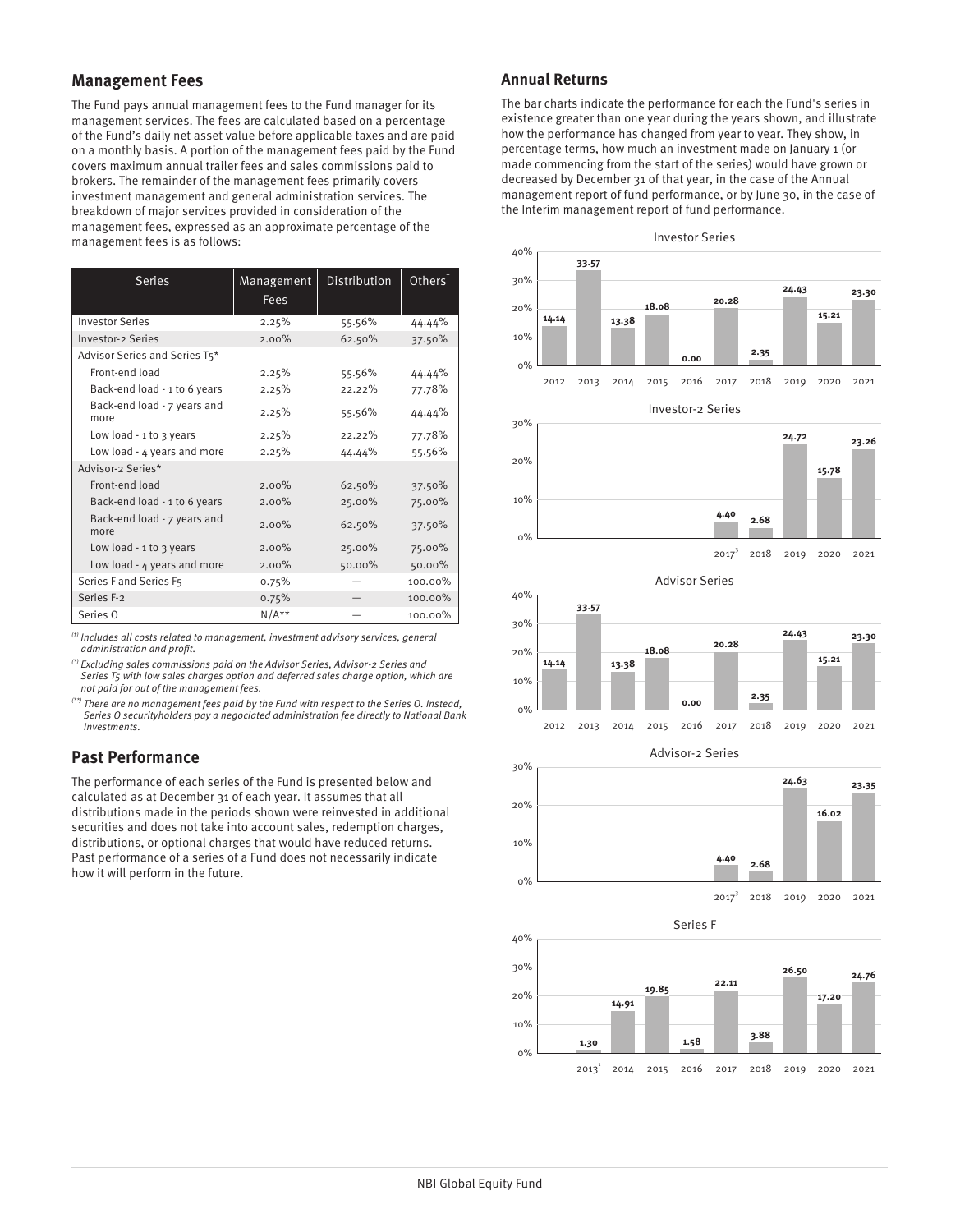





Series T5



 $\alpha^{(1)}$  Returns for the period from December 24, 2013 (commencement of operations) to December 31, 2013.

 $^{(2)}$  Returns for the period from May 21, 2014 (commencement of operations) to December 31, 2014

 $^{(3)}$  Returns for the period from May 19, 2017 (commencement of operations) to December 31, 2017.

### **Annual Compounded Performance**

The following table shows the Fund's annual compound returns for each series in existence greater than one year and for each of the periods ended on December 31, 2021, compared with the following benchmark:

• MSCI World Index (CAD)

#### **NBI Global Equity Fund**

|                                                   | 1 year           | 3 years          | 5 years | 10 years | Since<br>inception |
|---------------------------------------------------|------------------|------------------|---------|----------|--------------------|
| <b>Investor Series<sup>1</sup></b>                | 23.30%           | 20.91%           | 16.82%  | 16.08%   |                    |
| Benchmark                                         | 20.78%           | 18.57%           | 13.66%  | 15.15%   |                    |
| <b>Investor-2 Series<sup>2</sup></b><br>Benchmark | 23.26%<br>20.78% | 21.19%<br>18.57% |         |          | 15.00%<br>14.53%   |
| Advisor Series <sup>3</sup>                       | 23.30%           | 20.91%           | 16.82%  | 16.08%   |                    |
| Benchmark                                         | 20.78%           | 18.57%           | 13.66%  | 15.15%   |                    |
| Advisor-2 Series <sup>2</sup><br>Benchmark        | 23.35%<br>20.78% | 21.27%<br>18.57% |         |          | 15.05%<br>14.53%   |
| Series F <sup>4</sup>                             | 24.76%           | 22.75%           | 18.60%  |          | 16.15%             |
| Benchmark                                         | 20.78%           | 18.57%           | 13.66%  |          | 13.29%             |
| Series F-2 <sup>2</sup><br>Benchmark              | 24.97%<br>20.78% | 22.94%<br>18.57% |         |          | 16.66%<br>14.53%   |
| Series F <sub>5</sub> <sup>5</sup>                | 24.79%           | 22.75%           | 18.61%  |          | 16.19%             |
| Benchmark                                         | 20.78%           | 18.57%           | 13.66%  |          | 14.23%             |
| Series O <sup>6</sup>                             | 26.15%           | 24.14%           | 20.04%  | 19.31%   |                    |
| Benchmark                                         | 20.78%           | 18.57%           | 13.66%  | 15.15%   |                    |
| Series T <sub>5</sub> <sup>5</sup>                | 22.75%           | 20.77%           | 16.77%  |          | 14.42%             |
| <b>Benchmark</b>                                  | 20.78%           | 18.57%           | 13.66%  |          | 14.23%             |

<sup>1</sup>Commencement of operations: January 28, 2000 <sup>2</sup>Commencement of operations: May 19, 2017

<sup>3</sup>Commencement of operations: February 8, 2002

<sup>4</sup>Commencement of operations: December 24, 2013

<sup>5</sup>Commencement of operations: May 21, 2014

<sup>6</sup>Commencement of operations: March 1, 2005

A discussion of the Fund's relative performance in comparison to the index (or indices) can be found in the Results of Operations Section of this report.

#### **Index Description**

The **MSCI World Index** is designed to measure global developed market equity performance and is made up of approximately 1,500 companies listed on stock exchanges in the 22 developed countries that make up the MSCI national indexes.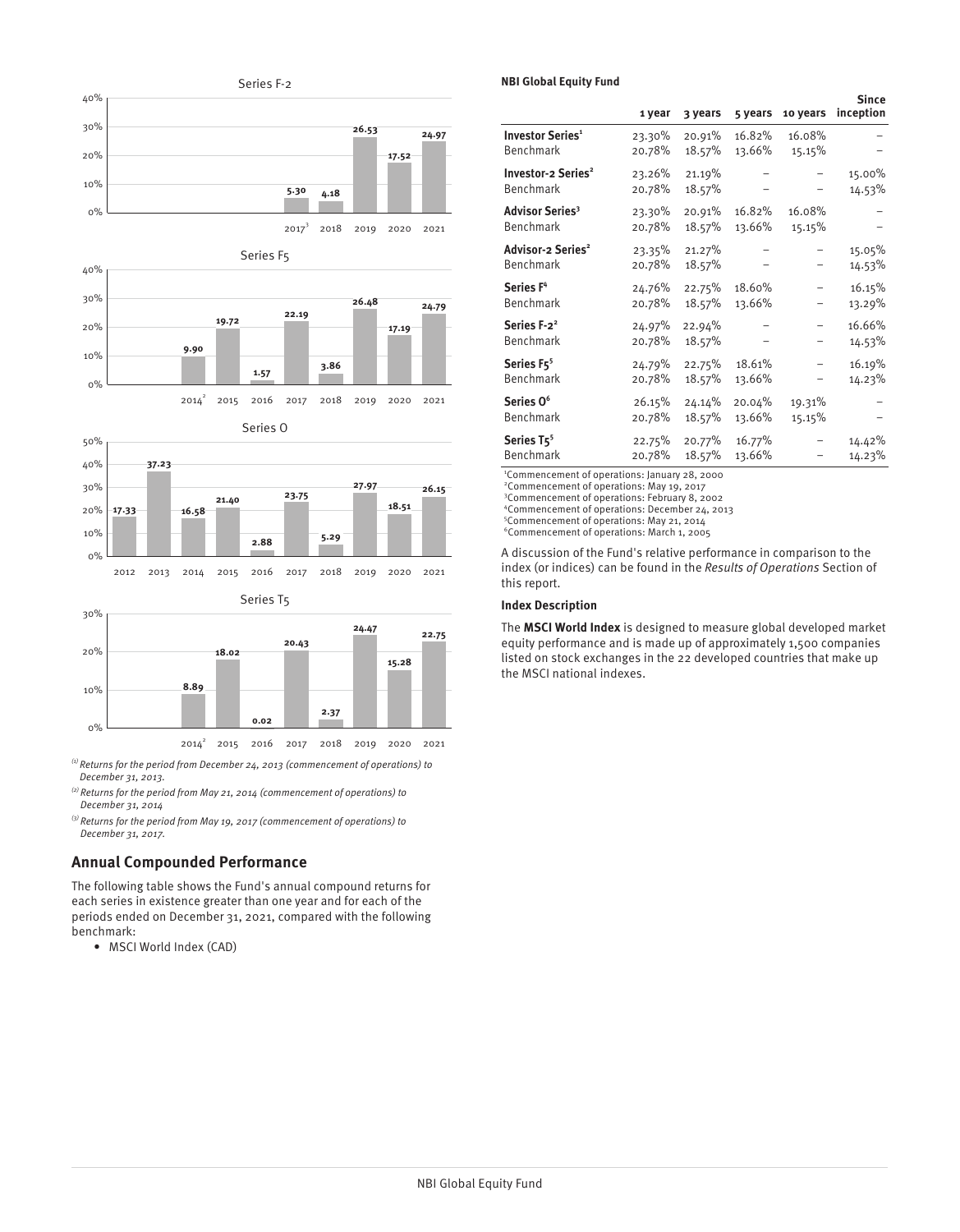# **Financial Highlights**

The following tables show selected key financial information about the Fund and are intended to help you understand the Fund's financial performance for the accounting periods shown.

### **Investor / Advisor\* Series**

(\*) The Advisor Series was created on February 8, 2002.

| Net Assets per Unit <sup>(1)</sup>                              |                     |                     | Commencement of operations: January 28, 2000 |                     |                     |  |
|-----------------------------------------------------------------|---------------------|---------------------|----------------------------------------------|---------------------|---------------------|--|
| <b>Accounting Period Ended</b>                                  | 2021<br>December 31 | 2020<br>December 31 | 2019<br>December 31                          | 2018<br>December 31 | 2017<br>December 31 |  |
| Net Assets, Beginning of Accounting Period Shown <sup>(4)</sup> | 21.88               | 19.00               | 15.28                                        | 14.93               | 12.42               |  |
| Increase (Decrease) from Operations (\$)                        |                     |                     |                                              |                     |                     |  |
| Total revenue                                                   | 0.29                | 0.38                | 0.28                                         | 0.23                | 0.27                |  |
| Total expenses                                                  | (0.66)              | (0.55)              | (0.50)                                       | (0.44)              | (0.42)              |  |
| Realized gains (losses)                                         | 2.28                | 1.52                | 0.67                                         | 0.50                | 2.65                |  |
| Unrealized gains (losses)                                       | 1.18                | 1.22                | 3.45                                         | 0.35                | 0.06                |  |
| Total Increase (Decrease) from Operations (\$) <sup>(2)</sup>   | 3.09                | 2.57                | 3.90                                         | 0.64                | 2.56                |  |
| Distributions (\$)                                              |                     |                     |                                              |                     |                     |  |
| From net investment income (excluding dividends)                |                     |                     | -                                            |                     | -                   |  |
| From dividends                                                  |                     |                     |                                              |                     | 0.01                |  |
| From capital gains                                              |                     |                     |                                              |                     |                     |  |
| Return of capital                                               |                     | -                   | -                                            |                     | -                   |  |
| Total Annual Distributions (\$) (3)                             | -                   | -                   | -                                            |                     | 0.01                |  |
| Net Assets, End of Accounting Period Shown (\$) (4)             | 27.01               | 21.88               | 19.00                                        | 15.28               | 14.93               |  |

Ratios and Supplemental Data

| <b>Accounting Period Ended</b>                             | 2021<br>December 31 | 2020<br>December 31 | 2019<br>December 31 | 2018<br>December 31 | 2017<br>December 31 |
|------------------------------------------------------------|---------------------|---------------------|---------------------|---------------------|---------------------|
| Total net asset value (000's of \$) $(5)$                  | 240,394             | 599,945             | 698,101             | 776,431             | 1,318,064           |
| Number of units outstanding (5)                            | 8,906,226           | 27,402,200          | 36,741,052          | 50,837,333          | 88,328,272          |
| Management expense ratio $(\%)$ <sup>(6)</sup>             | 2.80                | 2.83                | 2.86                | 2.85                | 2.85                |
| Management expense ratio before waivers or absorptions (%) | 2.81                | 2.83                | 2.86                | 2.85                | 2.85                |
| Trading expense ratio $(\%)$ <sup>(7)</sup>                | 0.01                | 0.01                | 0.01                | 0.01                | 0.06                |
| Portfolio turnover rate (%) (8)                            | 7.59                | 15.34               | 11.12               | 5.36                | 17.14               |
| Net asset value per unit $(\$)$                            | 26.99               | 21.89               | 19.00               | 15.27               | 14.92               |

### **Investor-2 Series**

| Net Assets per Unit <sup>(1)</sup>                              |                          |                     | Commencement of operations: May 19, 2017 |                     |                     |  |
|-----------------------------------------------------------------|--------------------------|---------------------|------------------------------------------|---------------------|---------------------|--|
| <b>Accounting Period Ended</b>                                  | 2021<br>December 31      | 2020<br>December 31 | 2019<br>December 31                      | 2018<br>December 31 | 2017<br>December 31 |  |
| Net Assets, Beginning of Accounting Period Shown <sup>(4)</sup> | 15.47                    | 13.37               | 10.73                                    | 10.45               | 10.00               |  |
| Increase (Decrease) from Operations (\$)                        |                          |                     |                                          |                     |                     |  |
| Total revenue                                                   | 0.20                     | 0.27                | 0.19                                     | 0.16                | 0.08                |  |
| Total expenses                                                  | (0.41)                   | (0.31)              | (0.33)                                   | (0.27)              | (0.16)              |  |
| Realized gains (losses)                                         | 1.84                     | 1.09                | 0.49                                     | 0.33                | 0.03                |  |
| Unrealized gains (losses)                                       | 1.97                     | 1.01                | 2.31                                     | 0.09                | 0.48                |  |
| Total Increase (Decrease) from Operations (\$) <sup>(2)</sup>   | 3.60                     | 2.06                | 2.66                                     | 0.31                | 0.43                |  |
| Distributions (\$)                                              |                          |                     |                                          |                     |                     |  |
| From net investment income (excluding dividends)                |                          |                     |                                          |                     |                     |  |
| From dividends                                                  |                          |                     |                                          |                     |                     |  |
| From capital gains                                              |                          |                     |                                          |                     |                     |  |
| Return of capital                                               |                          |                     | -                                        | -                   |                     |  |
| Total Annual Distributions (\$) (3)                             | $\overline{\phantom{0}}$ | -                   | -                                        | -                   | -                   |  |
| Net Assets, End of Accounting Period Shown (\$) (4)             | 19.09                    | 15.47               | 13.37                                    | 10.73               | 10.45               |  |

| <b>Accounting Period Ended</b>                             | 2021        | 2020        | 2019        | 2018        | 2017        |
|------------------------------------------------------------|-------------|-------------|-------------|-------------|-------------|
|                                                            | December 31 | December 31 | December 31 | December 31 | December 31 |
| Total net asset value (000's of \$) $(5)$                  | 101,529     | 89,331      | 83,677      | 73,542      | 79,376      |
| Number of units outstanding (5)                            | 5,319,924   | 5,769,045   | 6,260,471   | 6,859,753   | 7,605,379   |
| Management expense ratio (%) (6)                           | 2.39        | 2.28        | 2.64        | 2.51        | 2.55        |
| Management expense ratio before waivers or absorptions (%) | 2.39        | 2.29        | 2.65        | 2.52        | 2.56        |
| Trading expense ratio $(\%)$ <sup>(7)</sup>                | 0.01        | 0.01        | 0.01        | 0.01        | 0.06        |
| Portfolio turnover rate (%) (8)                            | 7.59        | 15.34       | 11.12       | 5.36        | 17.14       |
| Net asset value per unit $(\$)$                            | 19.08       | 15.48       | 13.37       | 10.72       | 10.44       |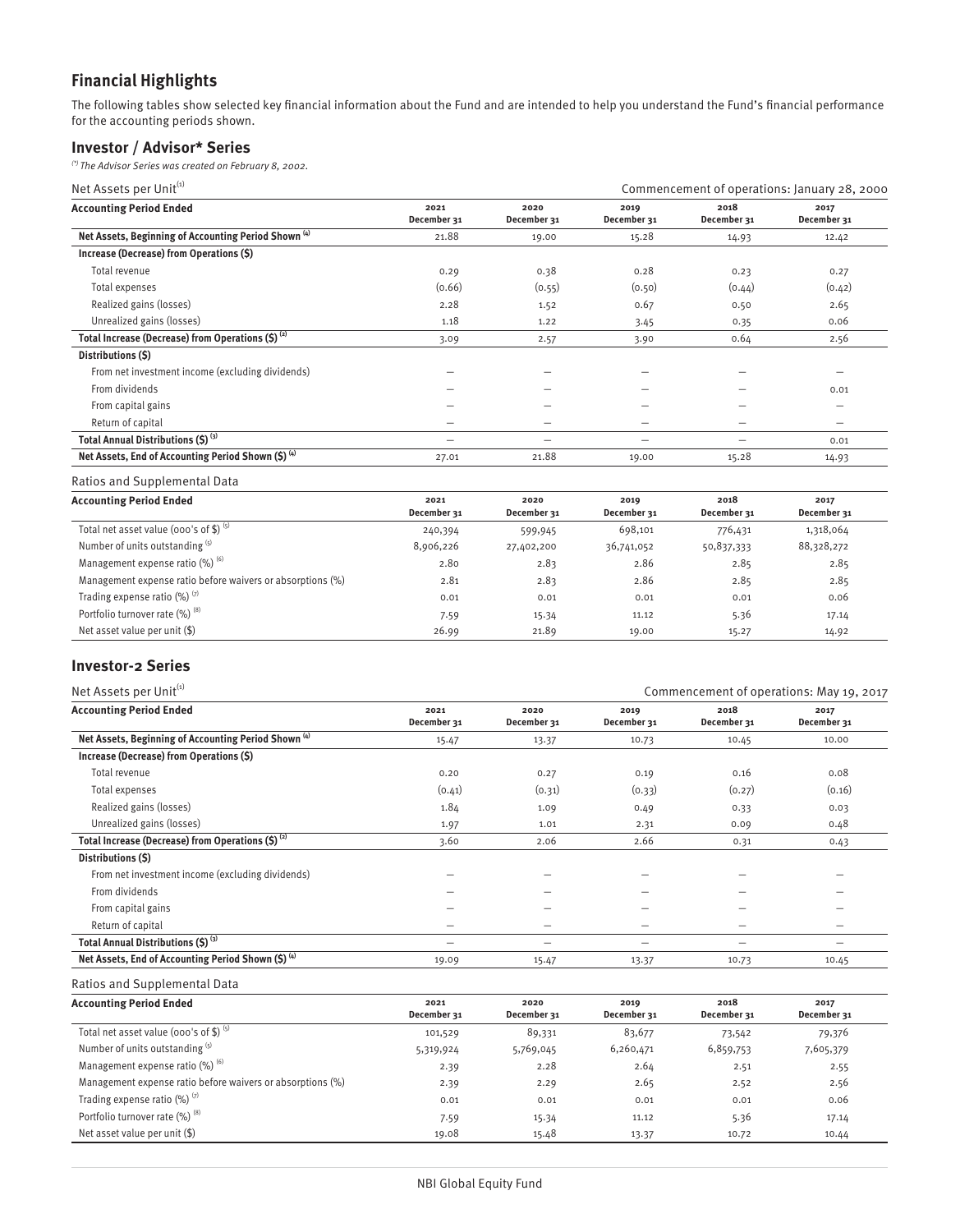### **Advisor-2 Series**

| Net Assets per Unit <sup>(1)</sup>                              |                     |                     | Commencement of operations: May 19, 2017 |                          |                          |  |
|-----------------------------------------------------------------|---------------------|---------------------|------------------------------------------|--------------------------|--------------------------|--|
| <b>Accounting Period Ended</b>                                  | 2021<br>December 31 | 2020<br>December 31 | 2019<br>December 31                      | 2018<br>December 31      | 2017<br>December 31      |  |
| Net Assets, Beginning of Accounting Period Shown <sup>(4)</sup> | 15.49               | 13.36               | 10.73                                    | 10.45                    | 10.00                    |  |
| Increase (Decrease) from Operations (\$)                        |                     |                     |                                          |                          |                          |  |
| Total revenue                                                   | 0.20                | 0.27                | 0.20                                     | 0.16                     | 0.08                     |  |
| Total expenses                                                  | (0.40)              | (0.29)              | (0.33)                                   | (0.27)                   | (0.16)                   |  |
| Realized gains (losses)                                         | 1.83                | 1.08                | 0.47                                     | 0.34                     | 0.03                     |  |
| Unrealized gains (losses)                                       | 1.97                | 0.98                | 2.43                                     | 0.21                     | 0.40                     |  |
| Total Increase (Decrease) from Operations $(5)^{(2)}$           | 3.60                | 2.04                | 2.77                                     | 0.44                     | 0.35                     |  |
| Distributions (\$)                                              |                     |                     |                                          |                          |                          |  |
| From net investment income (excluding dividends)                |                     |                     | -                                        | $\overline{\phantom{0}}$ | $\overline{\phantom{0}}$ |  |
| From dividends                                                  |                     |                     |                                          |                          |                          |  |
| From capital gains                                              |                     |                     | -                                        | -                        |                          |  |
| Return of capital                                               |                     | -                   | -                                        | -                        |                          |  |
| Total Annual Distributions (\$) (3)                             |                     | -                   | -                                        | $\overline{\phantom{0}}$ | -                        |  |
| Net Assets, End of Accounting Period Shown (\$) (4)             | 19.13               | 15.49               | 13.36                                    | 10.73                    | 10.45                    |  |
| Ratios and Supplemental Data                                    |                     |                     |                                          |                          |                          |  |

**Accounting Period Ended 2021 December 31 2020 December 31 2019 December 31 2018 December 31 2017 December 31** Total net asset value (000's of \$) <sup>(5)</sup> 6,169 6,169 6,347 6,776 7,799 11,331 Number of units outstanding <sup>(5)</sup> 322,657 409,389 507,026 727,252 1,085,710 Management expense ratio (%) <sup>(6)</sup> 2.55 2.55 2.23 2.68 2.48 2.55 Management expense ratio before waivers or absorptions (%)  $2.36$   $2.15$   $2.69$   $2.49$   $2.56$ Trading expense ratio (%) (7) 0.01 0.01 0.01 0.01 0.06 Portfolio turnover rate (%) <sup>(8)</sup>  $7.59$  15.34 11.12 5.36 17.14 11.12 Net asset value per unit (\$) 19.12 19.12 15.50 13.36 10.72 10.44

### **Series F**

| Net Assets per Unit <sup>(1)</sup>                              |                     |                     | Commencement of operations: December 24, 2013 |                     |                          |  |
|-----------------------------------------------------------------|---------------------|---------------------|-----------------------------------------------|---------------------|--------------------------|--|
| <b>Accounting Period Ended</b>                                  | 2021<br>December 31 | 2020<br>December 31 | 2019<br>December 31                           | 2018<br>December 31 | 2017<br>December 31      |  |
| Net Assets, Beginning of Accounting Period Shown <sup>(4)</sup> | 26.55               | 22.72               | 17.98                                         | 17.30               | 14.18                    |  |
| Increase (Decrease) from Operations (\$)                        |                     |                     |                                               |                     |                          |  |
| Total revenue                                                   | 0.34                | 0.44                | 0.31                                          | 0.27                | 0.27                     |  |
| Total expenses                                                  | (0.32)              | (0.26)              | (0.24)                                        | (0.23)              | (0.22)                   |  |
| Realized gains (losses)                                         | 3.24                | 2.03                | 0.88                                          | 0.52                | 3.14                     |  |
| Unrealized gains (losses)                                       | 3.45                | 1.59                | 3.40                                          | (0.07)              | (1.20)                   |  |
| Total Increase (Decrease) from Operations $(5)^{(2)}$           | 6.71                | 3.80                | 4.35                                          | 0.49                | 1.99                     |  |
| Distributions (\$)                                              |                     |                     |                                               |                     |                          |  |
| From net investment income (excluding dividends)                |                     |                     |                                               |                     |                          |  |
| From dividends                                                  |                     | 0.06                | -                                             |                     | 0.01                     |  |
| From capital gains                                              |                     |                     |                                               | --                  | -                        |  |
| Return of capital                                               | -                   | -                   | $\overline{\phantom{0}}$                      | -                   | $\overline{\phantom{m}}$ |  |
| Total Annual Distributions (\$) (3)                             | -                   | 0.06                | -                                             | $\qquad \qquad$     | 0.01                     |  |
| Net Assets, End of Accounting Period Shown $(5)^{(4)}$          | 33.17               | 26.55               | 22.72                                         | 17.98               | 17.30                    |  |
|                                                                 |                     |                     |                                               |                     |                          |  |

| <b>Accounting Period Ended</b>                             | 2021<br>December 31 | 2020<br>December 31 | 2019<br>December 31 | 2018<br>December 31 | 2017<br>December 31 |
|------------------------------------------------------------|---------------------|---------------------|---------------------|---------------------|---------------------|
| Total net asset value (000's of \$) $(5)$                  | 260,096             | 148,418             | 85,757              | 31,130              | 20,367              |
| Number of units outstanding (5)                            | 7,844,886           | 5,586,489           | 3,775,058           | 1,732,825           | 1,177,984           |
| Management expense ratio $(\%)$ <sup>(6)</sup>             | 1.12                | 1.13                | 1.17                | 1.35                | 1.35                |
| Management expense ratio before waivers or absorptions (%) | 1.17                | 1.18                | 1.22                | 1.42                | 1.43                |
| Trading expense ratio $(\%)$ <sup>(7)</sup>                | 0.01                | 0.01                | 0.01                | 0.01                | 0.06                |
| Portfolio turnover rate (%) (8)                            | 7.59                | 15.34               | 11.12               | 5.36                | 17.14               |
| Net asset value per unit $(\$)$                            | 33.15               | 26.57               | 22.72               | 17.96               | 17.29               |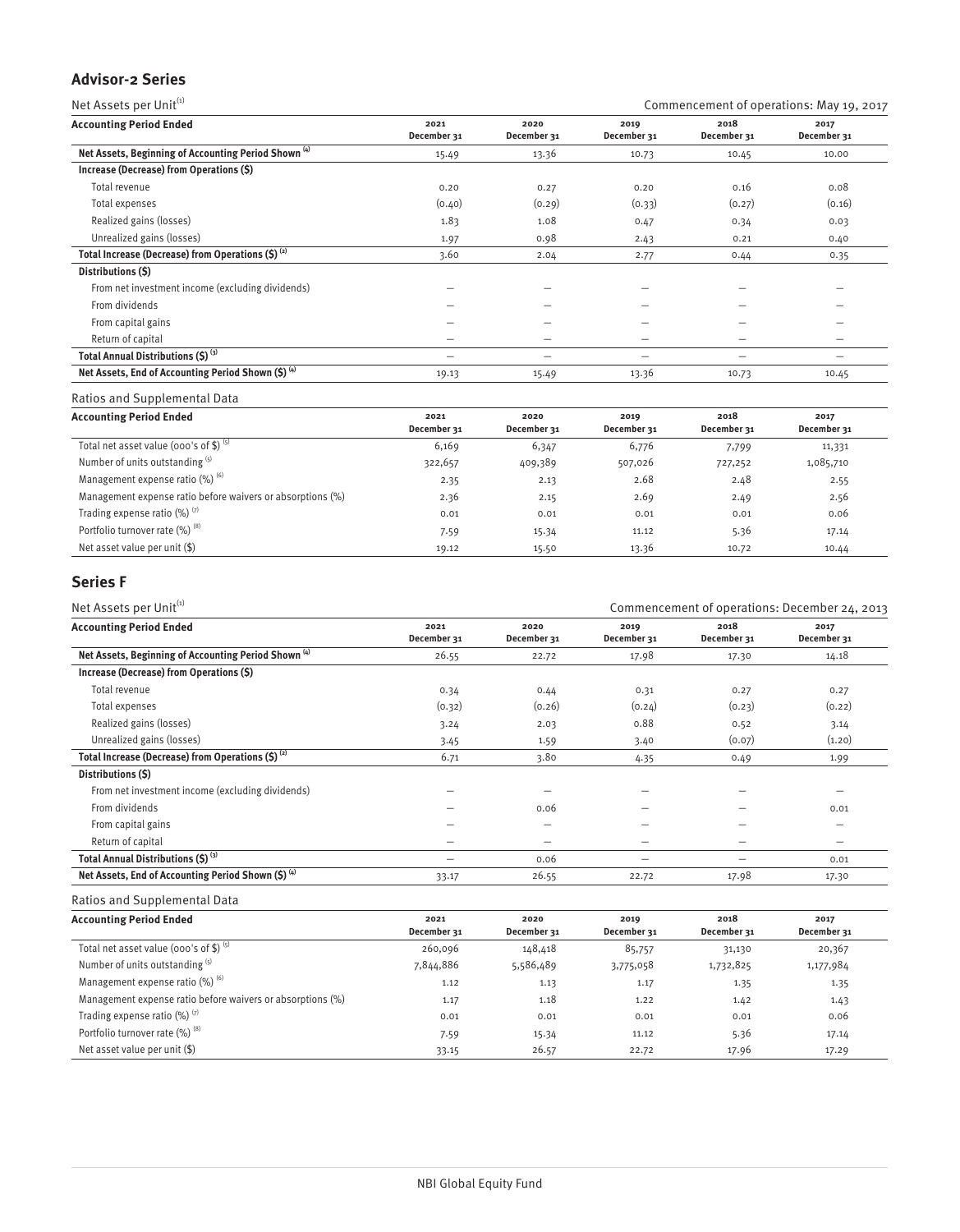## **Series F-2**

Net Assets per Unit $^{(i)}$  Commencement of operations: May 19, 2017

| <b>Accounting Period Ended</b>                                  | 2021<br>December 31      | 2020<br>December 31      | 2019<br>December 31                                                       | 2018<br>December 31 | 2017<br>December 31 |
|-----------------------------------------------------------------|--------------------------|--------------------------|---------------------------------------------------------------------------|---------------------|---------------------|
| Net Assets, Beginning of Accounting Period Shown <sup>(4)</sup> | 16.21                    | 13.88                    | 10.98                                                                     | 10.54               | 10.00               |
| Increase (Decrease) from Operations (\$)                        |                          |                          |                                                                           |                     |                     |
| Total revenue                                                   | 0.21                     | 0.28                     | 0.20                                                                      | 0.17                | 0.08                |
| Total expenses                                                  | (0.18)                   | (0.12)                   | (0.15)                                                                    | (0.12)              | (0.07)              |
| Realized gains (losses)                                         | 1.94                     | 1.14                     | 0.49                                                                      | 0.35                | 0.02                |
| Unrealized gains (losses)                                       | 2.06                     | 0.82                     | 2.47                                                                      | 0.19                | 0.30                |
| Total Increase (Decrease) from Operations $(5)^{(2)}$           | 4.03                     | 2.12                     | 3.01                                                                      | 0.59                | 0.33                |
| Distributions (\$)                                              |                          |                          |                                                                           |                     |                     |
| From net investment income (excluding dividends)                |                          |                          |                                                                           |                     |                     |
| From dividends                                                  |                          | 0.09                     | $\hspace{1.0cm} \rule{1.5cm}{0.15cm} \hspace{1.0cm} \rule{1.5cm}{0.15cm}$ | –                   |                     |
| From capital gains                                              |                          | $\overline{\phantom{0}}$ | $\overline{\phantom{0}}$                                                  | -                   |                     |
| Return of capital                                               | $\overline{\phantom{0}}$ | -                        | $\overline{\phantom{m}}$                                                  | -                   |                     |
| Total Annual Distributions (\$) (3)                             | -                        | 0.09                     | $\hspace{1.0cm} \rule{1.5cm}{0.15cm} \hspace{1.0cm} \rule{1.5cm}{0.15cm}$ | -                   |                     |
| Net Assets, End of Accounting Period Shown (\$) (4)             | 20.28                    | 16.21                    | 13.88                                                                     | 10.98               | 10.54               |

Ratios and Supplemental Data

| <b>Accounting Period Ended</b>                             | 2021<br>December 31 | 2020<br>December 31 | 2019<br>December 31 | 2018<br>December 31 | 2017<br>December 31 |
|------------------------------------------------------------|---------------------|---------------------|---------------------|---------------------|---------------------|
| Total net asset value (000's of \$) $^{(5)}$               | 1,963               | 1,910               | 2,232               | 2,971               | 4,589               |
| Number of units outstanding (5)                            | 96,873              | 117,762             | 160,853             | 270,793             | 435,901             |
| Management expense ratio $(\%)$ <sup>(6)</sup>             | 1.02                | 0.81                | 1.20                | 1.07                | 1.12                |
| Management expense ratio before waivers or absorptions (%) | 1.04                | 0.83                | 1.22                | 1.09                | 1.14                |
| Trading expense ratio $(\%)$ <sup>(7)</sup>                | 0.01                | 0.01                | 0.01                | 0.01                | 0.06                |
| Portfolio turnover rate (%) (8)                            | 7.59                | 15.34               | 11.12               | 5.36                | 17.14               |
| Net asset value per unit (\$)                              | 20.27               | 16.22               | 13.88               | 10.97               | 10.53               |

# **Series F5**

| Net Assets per Unit <sup>(1)</sup><br>Commencement of operations: May 21, 2014 |                     |                     |                     |                     |                     |
|--------------------------------------------------------------------------------|---------------------|---------------------|---------------------|---------------------|---------------------|
| <b>Accounting Period Ended</b>                                                 | 2021<br>December 31 | 2020<br>December 31 | 2019<br>December 31 | 2018<br>December 31 | 2017<br>December 31 |
| Net Assets, Beginning of Accounting Period Shown <sup>(4)</sup>                | 18.27               | 16.41               | 13.57               | 13.72               | 11.79               |
| Increase (Decrease) from Operations (\$)                                       |                     |                     |                     |                     |                     |
| Total revenue                                                                  | 0.23                | 0.30                | 0.24                | 0.20                | 0.27                |
| Total expenses                                                                 | (0.22)              | (0.18)              | (0.19)              | (0.19)              | (0.19)              |
| Realized gains (losses)                                                        | 2.21                | 1.32                | 0.53                | 0.33                | 2.86                |
| Unrealized gains (losses)                                                      | 2.48                | 3.17                | 3.20                | (0.13)              | (0.40)              |
| Total Increase (Decrease) from Operations $(5)^{(2)}$                          | 4.70                | 4.61                | 3.78                | 0.21                | 2.54                |
| Distributions (\$)                                                             |                     |                     |                     |                     |                     |
| From net investment income (excluding dividends)                               |                     |                     |                     |                     |                     |
| From dividends                                                                 |                     | 0.07                | 0.03                |                     | 0.05                |
| From capital gains                                                             |                     | -                   | -                   |                     | -                   |
| Return of capital                                                              | 0.91                | 0.76                | 0.64                | 0.69                | 0.49                |
| Total Annual Distributions (\$) (3)                                            | 0.91                | 0.83                | 0.67                | 0.69                | 0.54                |
| Net Assets, End of Accounting Period Shown $(5)^{(4)}$                         | 21.80               | 18.27               | 16.41               | 13.57               | 13.72               |

| <b>Accounting Period Ended</b>                             | 2021<br>December 31 | 2020<br>December 31 | 2019<br>December 31 | 2018<br>December 31 | 2017<br>December 31 |
|------------------------------------------------------------|---------------------|---------------------|---------------------|---------------------|---------------------|
| Total net asset value (000's of \$) $(5)$                  | 7,826               | 2,695               | 844                 | 368                 |                     |
| Number of units outstanding (5)                            | 359,214             | 147,396             | 51,433              | 27,105              | 119                 |
| Management expense ratio (%) (6)                           | 1.09                | 1.14                | 1.22                | 1.37                | 1.30                |
| Management expense ratio before waivers or absorptions (%) | 1.12                | 1.18                | 1.25                | 1.39                | 1.80                |
| Trading expense ratio $(\%)$ <sup>(7)</sup>                | 0.01                | 0.01                | 0.01                | 0.01                | 0.06                |
| Portfolio turnover rate (%) (8)                            | 7.59                | 15.34               | 11.12               | 5.36                | 17.14               |
| Net asset value per unit $(\$)$                            | 21.79               | 18.29               | 16.41               | 13.56               | 13.71               |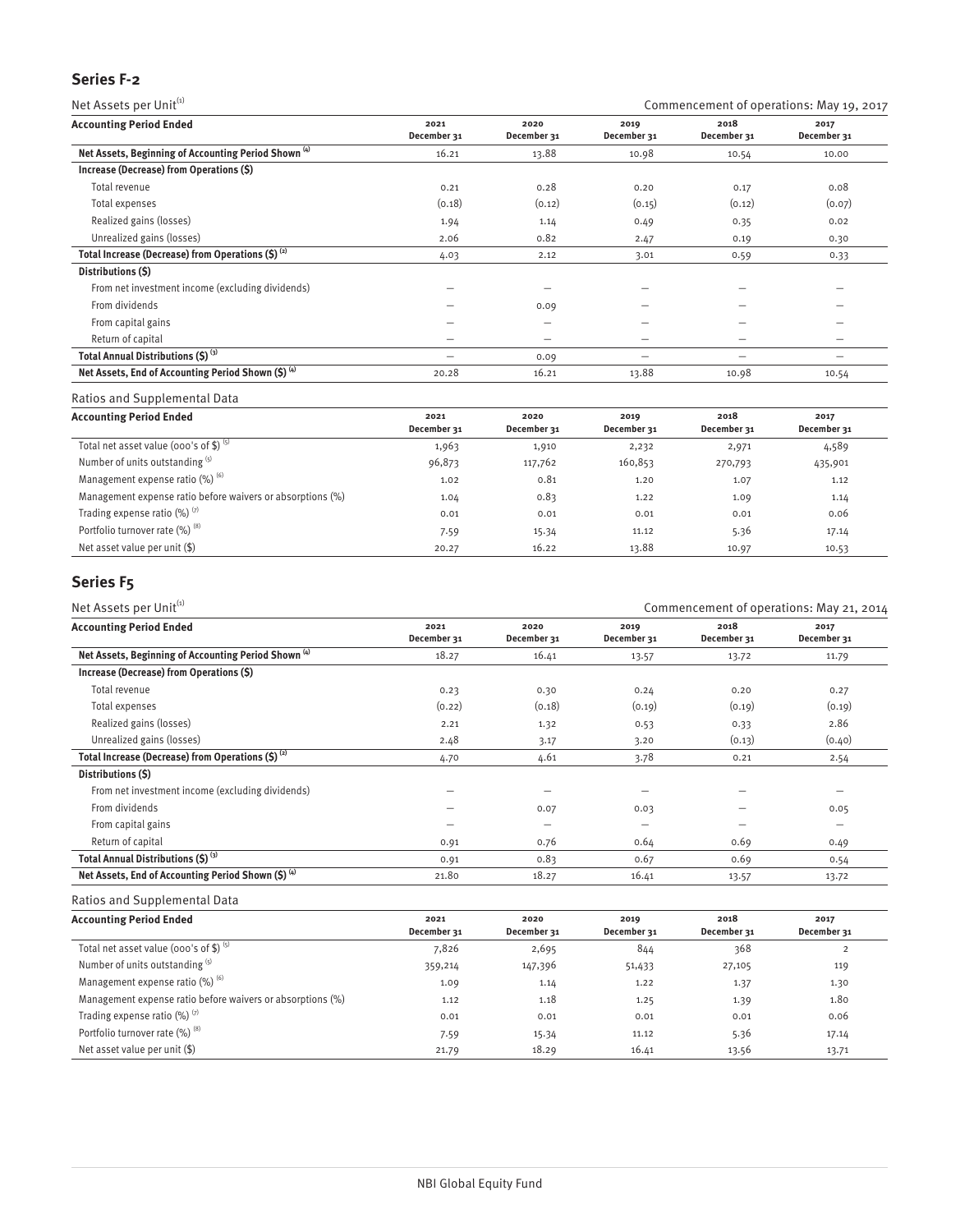# **Series O**

Net Assets per Unit<sup>(1)</sup> Commencement of operations: March 1, 2005

| <b>Accounting Period Ended</b>                                  | 2021<br>December 31 | 2020<br>December 31 | 2019<br>December 31 | 2018<br>December 31 | 2017<br>December 31      |
|-----------------------------------------------------------------|---------------------|---------------------|---------------------|---------------------|--------------------------|
| Net Assets, Beginning of Accounting Period Shown <sup>(4)</sup> | 39.12               | 33.35               | 26.08               | 24.77               | 20.05                    |
| Increase (Decrease) from Operations (\$)                        |                     |                     |                     |                     |                          |
| Total revenue                                                   | 0.51                | 0.68                | 0.47                | 0.39                | 0.38                     |
| Total expenses                                                  | (0.02)              | (0.01)              | (0.01)              | (0.01)              | (0.03)                   |
| Realized gains (losses)                                         | 4.73                | 2.76                | 1.21                | 0.73                | 2.21                     |
| Unrealized gains (losses)                                       | 5.60                | 2.43                | 5.60                | (0.16)              | 1.35                     |
| Total Increase (Decrease) from Operations $(5)^{(2)}$           | 10.82               | 5.86                | 7.27                | 0.95                | 3.91                     |
| Distributions (\$)                                              |                     |                     |                     |                     |                          |
| From net investment income (excluding dividends)                |                     |                     |                     |                     | $\overline{\phantom{0}}$ |
| From dividends                                                  | 0.20                | 0.37                |                     |                     | 0.02                     |
| From capital gains                                              | -                   | -                   | -                   | -                   | -                        |
| Return of capital                                               | -                   | –                   | -                   | $\qquad \qquad$     | $\overline{\phantom{0}}$ |
| Total Annual Distributions (\$) (3)                             | 0.20                | 0.37                |                     | -                   | 0.02                     |
| Net Assets, End of Accounting Period Shown (\$) (4)             | 49.22               | 39.12               | 33.35               | 26.08               | 24.77                    |

Ratios and Supplemental Data

| <b>Accounting Period Ended</b>                             | 2021<br>December 31 | 2020<br>December 31 | 2019<br>December 31 | 2018<br>December 31 | 2017<br>December 31 |
|------------------------------------------------------------|---------------------|---------------------|---------------------|---------------------|---------------------|
| Total net asset value (000's of \$) $(5)$                  | 1,508,283           | 1,166,119           | 1,118,172           | 836,923             | 415,529             |
| Number of units outstanding (5)                            | 30,661,105          | 29,784,682          | 33,527,640          | 32,112,908          | 16,787,691          |
| Management expense ratio (%) (6)                           | 0.02                | 0.02                | 0.02                | 0.02                | 0.02                |
| Management expense ratio before waivers or absorptions (%) | 0.02                | 0.02                | 0.02                | 0.02                | 0.02                |
| Trading expense ratio $(\%)$ <sup>(7)</sup>                | 0.01                | 0.01                | 0.01                | 0.01                | 0.06                |
| Portfolio turnover rate (%) (8)                            | 7.59                | 15.34               | 11.12               | 5.36                | 17.14               |
| Net asset value per unit (\$)                              | 49.19               | 39.15               | 33.35               | 26.06               | 24.75               |

# **Series T5**

| Net Assets per Unit <sup>(1)</sup><br>Commencement of operations: May 21, 2014 |                     |                          |                     |                     |                          |
|--------------------------------------------------------------------------------|---------------------|--------------------------|---------------------|---------------------|--------------------------|
| <b>Accounting Period Ended</b>                                                 | 2021<br>December 31 | 2020<br>December 31      | 2019<br>December 31 | 2018<br>December 31 | 2017<br>December 31      |
| Net Assets, Beginning of Accounting Period Shown <sup>(4)</sup>                | 16.50               | 15.07                    | 12.66               | 12.99               | 11.34                    |
| Increase (Decrease) from Operations (\$)                                       |                     |                          |                     |                     |                          |
| Total revenue                                                                  | 0.21                | 0.27                     | 0.22                | 0.20                | 0.19                     |
| Total expenses                                                                 | (0.50)              | (0.42)                   | (0.40)              | (0.37)              | (0.37)                   |
| Realized gains (losses)                                                        | 1.90                | 1.12                     | 0.57                | 0.42                | 1.14                     |
| Unrealized gains (losses)                                                      | 1.88                | 2.39                     | 2.61                | 0.27                | 0.79                     |
| Total Increase (Decrease) from Operations $(5)^{(2)}$                          | 3.49                | 3.36                     | 3.00                | 0.52                | 1.75                     |
| Distributions (\$)                                                             |                     |                          |                     |                     |                          |
| From net investment income (excluding dividends)                               |                     |                          |                     | –                   | $\overline{\phantom{0}}$ |
| From dividends                                                                 |                     | 0.02                     | -                   | -                   | 0.01                     |
| From capital gains                                                             |                     | $\overline{\phantom{0}}$ | -                   | -                   |                          |
| Return of capital                                                              | 0.83                | 0.74                     | 0.63                | 0.65                | 0.61                     |
| Total Annual Distributions (\$) (3)                                            | 0.83                | 0.76                     | 0.63                | 0.65                | 0.62                     |
| Net Assets, End of Accounting Period Shown (\$) (4)                            | 19.35               | 16.50                    | 15.07               | 12.66               | 12.99                    |

| <b>Accounting Period Ended</b>                             | 2021<br>December 31 | 2020<br>December 31 | 2019<br>December 31 | 2018<br>December 31 | 2017<br>December 31 |
|------------------------------------------------------------|---------------------|---------------------|---------------------|---------------------|---------------------|
| Total net asset value (000's of \$) $(5)$                  | 18,634              | 16,058              | 10,276              | 5,883               | 9,031               |
| Number of units outstanding (5)                            | 963,645             | 972,651             | 682,158             | 464,891             | 695,827             |
| Management expense ratio (%) (6)                           | 2.85                | 2.82                | 2.80                | 2.79                | 2.80                |
| Management expense ratio before waivers or absorptions (%) | 2.87                | 2.85                | 2.83                | 2.82                | 2.83                |
| Trading expense ratio $(\%)$ <sup>(7)</sup>                | 0.01                | 0.01                | 0.01                | 0.01                | 0.06                |
| Portfolio turnover rate (%) (8)                            | 7.59                | 15.34               | 11.12               | 5.36                | 17.14               |
| Net asset value per unit $(\$)$                            | 19.34               | 16.51               | 15.06               | 12.65               | 12.98               |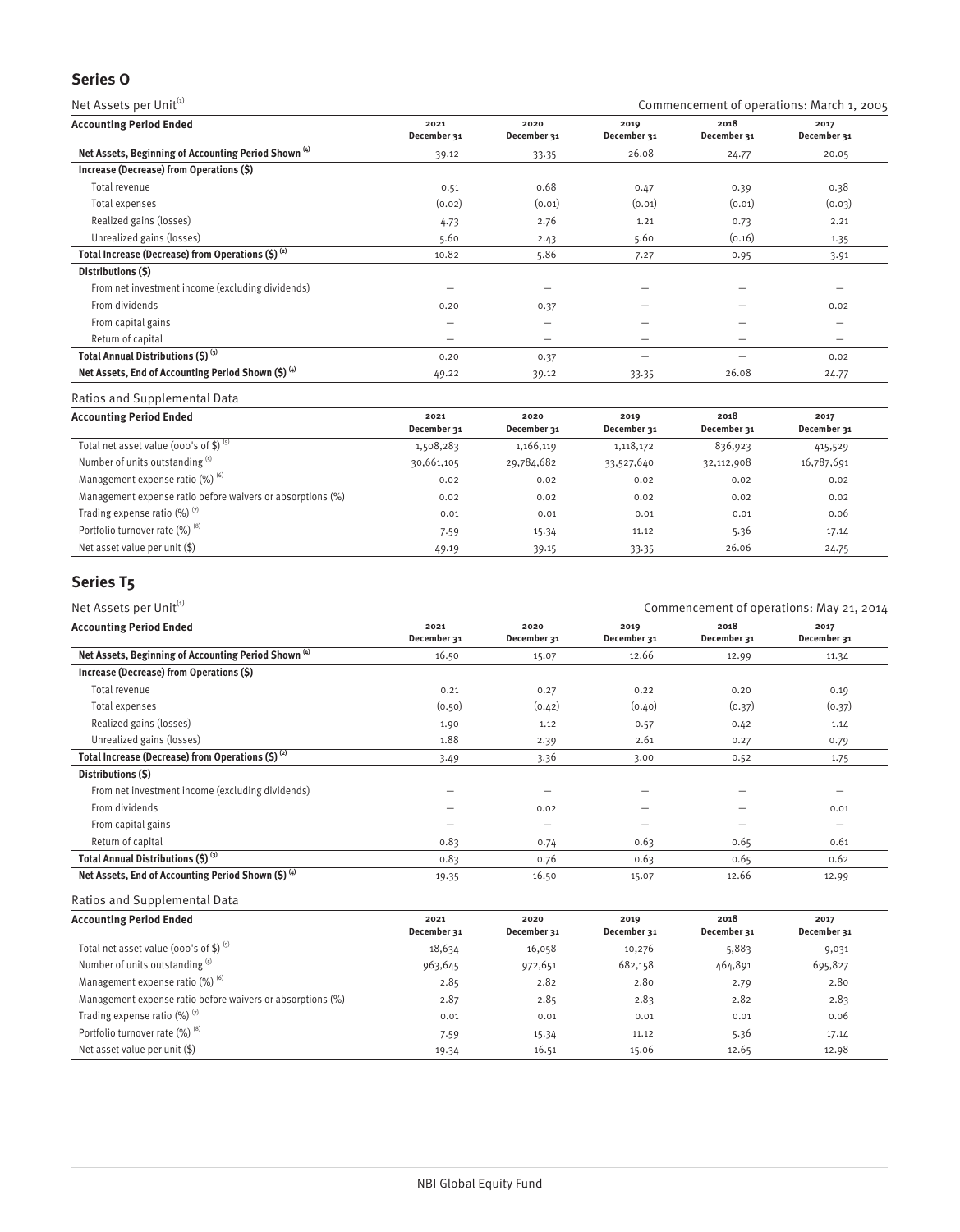- $\,^{(i)}$  This information is derived from the Fund's Annual Audited Financial Statements. The net assets per unit presented in the financial statements might differ from the net asset value calculated for fund pricing purposes. The differences are explained in the notes to the financial statements.
- $^{(2)}$  Net assets and distributions are based on the actual number of units outstanding at the relevant time. The increase or decrease from operations is based on the average number of units outstanding over the accounting period.
- $^{(3)}$  Distributions were paid in cash or reinvested in additional units of the Fund, or both.
- $\overset{\text{\tiny{(4)}}}{ }$  The net assets are calculated in accordance with IFRS.
- $<sup>(5)</sup>$  This information is provided as at the last day of the accounting period shown.</sup>
- $^{(6)}$ Management expense ratio is based on total expenses including sales taxes for the accounting period indicated (excluding commission, other portfolio transaction costs and withholding taxes) and is expressed as an annualized percentage of daily average net value during the accounting period.
- $\,^{\circ}$  The trading expense ratio represents total commissions and other portfolio transaction costs expressed as an annualized percentage of daily average net asset value during the accounting period. The trading expense ratio includes, if necessary, the trading expenses from its underlying funds, as described in Article 15.2 of Regulation 81-106.
- <sup>(8)</sup> The Fund's portfolio turnover rate indicates how actively the Fund portfolio's manager manages its portfolio investments. A portfolio turnover rate of 100% is equivalent to the Fund buying and selling all of the securities in its portfolio once in the course of the accounting period. The higher a Fund's portfolio turnover rate in an accounting period, the greater the trading costs payable by the Fund in the accounting period, and the greater the chance of an investor receiving taxable capital gains in the accounting period. There is not necessarily a relationship between a high turnover rate and the performance of a Fund.